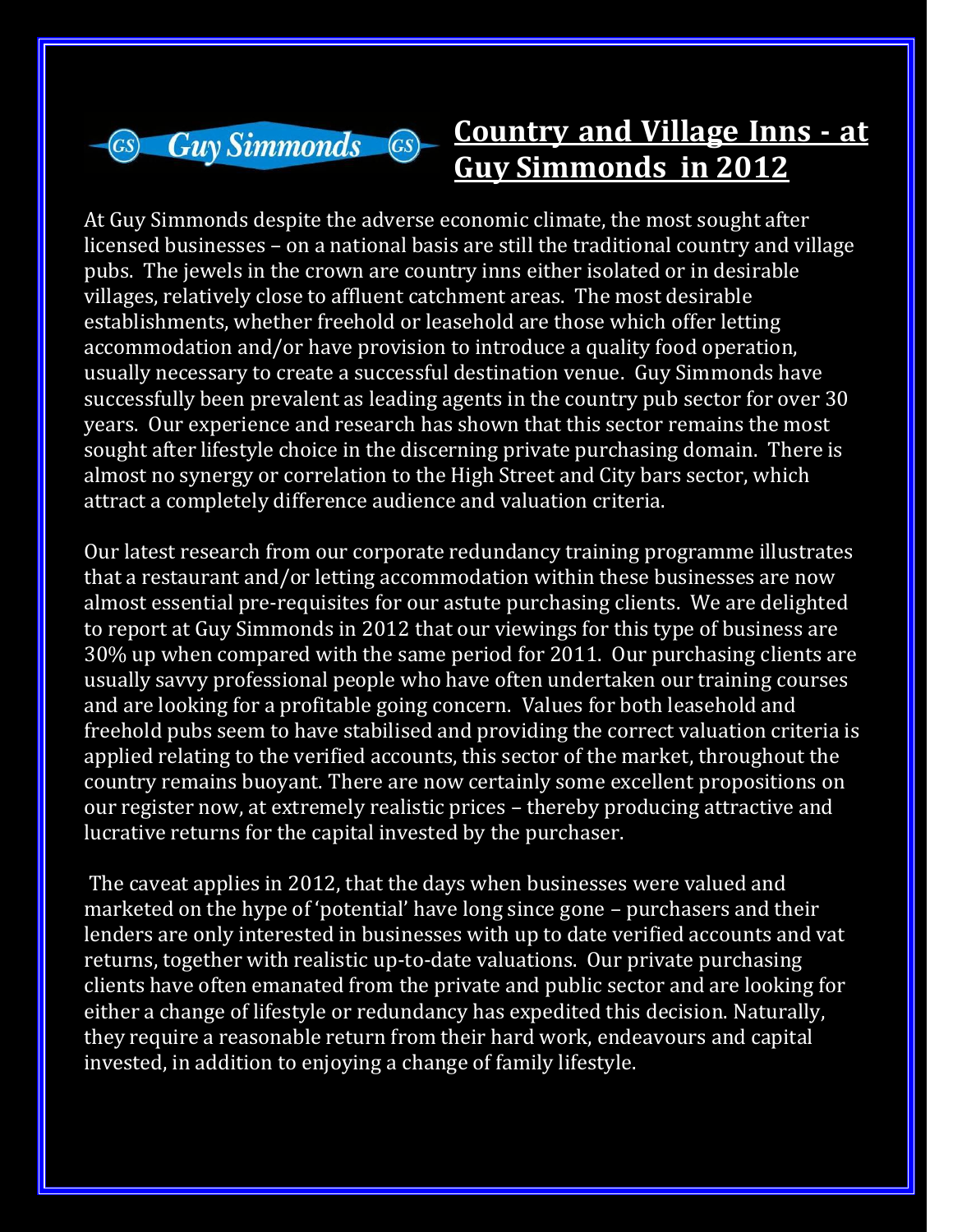We are also seeing an influx at Guy Simmonds in 2012 of the private investor client, who remain frustrated at the current insignificant return on their bank savings, but do not want to gamble on the volatile and uncertain stock market. These purchasing clients are instructing us to find suitable freehold country and village inns with a view to often not operating the businesses themselves, but instead creating a new private free of tie lease. Free of tie leases are currently the most buoyant sector of the market and Guy Simmonds have specialised in these for the past 25 years – since we actually own several of these ourselves, at sustainable and successful rentals. We are therefore familiar with all aspects of the creation of these FOT leases and uniquely qualified to advise upon the subsequent management thereof. Our aim is to create an attractive annual income (whilst retaining the freehold asset) for the private investor or retiring freehold publican, whilst at the same time giving the opportunity for the free of tie operator to reap a fair and generous financial reward, commensurate with the hard work necessary to ensure success. Providing a pragmatic annual rental is applied, both the investor (or retiring freehold publican) and the hard working lessee, mutually benefit helping to ensure longevity and success.

We are also retained in 2012 by several more of the 'new breed' smaller 'niche' independent operating companies, instructing us to find them suitable freehold and free of tie country pubs, on a national basis – to add to their portfolios.

The tied lease model is certainly enduring a difficult and uncertain period, even in the country pubs sector, where the income stream is generally food led. There is undoubtedly a proliferation of unwanted and unviable tied leases languishing on agents and Pub Cos websites, many at extremely optimistic valuations. We implore landlords in this sector to apply pragmatic rentals to ensure that the operator can achieve a fair rewards relating to their hard work and investment. Hopefully, market forces are now dictating and necessitating the imposition of realistic annual rentals, thus reducing the negativity and bad press this sector has received over the past few years.

We are pleased to report that providing a country pub tied lease premium is realistically priced directly relating to trading profits, then we are still finding no shortage of cash buyers. As mentioned however, the caveat applies that the business must be showing a profit in the verified accounts, and this of course is usually directly correlated with a pragmatic annual rental.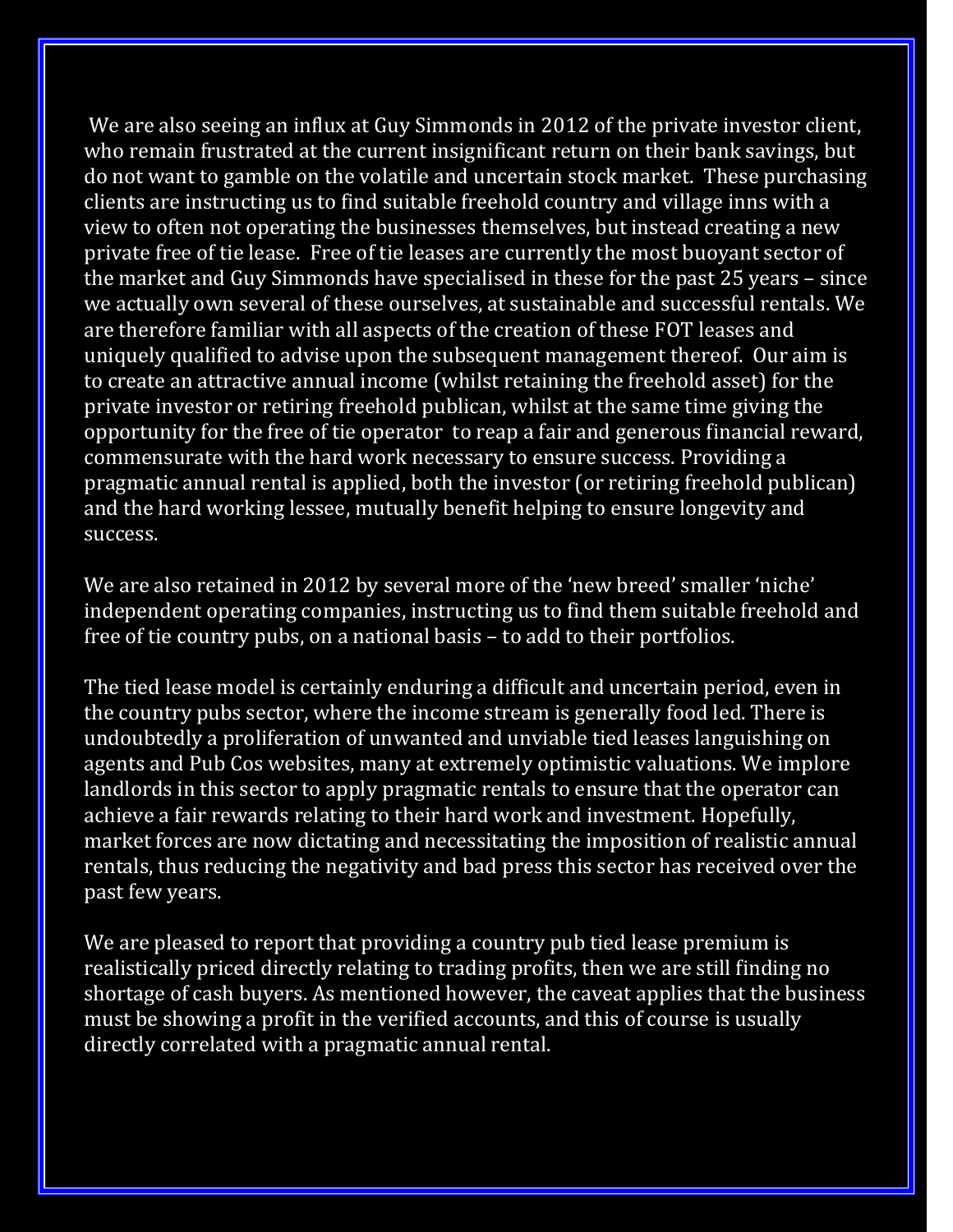

*On the market with Guy Simmonds is the Admiral Rodney located in the tiny hamlet of Berrow Green in Worcestershire, surrounded by stunning countryside.* 

*This beautifully presented 17th Century Free of Tie Inn has 3 attractive en-suite letting rooms, Lounge, Bar and lovely galleried 45 cover Restaurant with log burner, exposed floors etc. Superb patio/terrace area (circa 50) and large car park culminate in creating a highly lucrative and successful business.* 

*Turnover is circa £300,000 with a realistic rent of £34,000 for this free of tie lease with 16 years remaining. Asking price for this excellent business is £75,000 to include quality fixtures & fittings.*

*Currently on the market with Guy Simmonds in a wonderful rural location adjacent to the beautiful Cotswold Village of Kelmscott, Oxfordshire is the delightful Plough Inn. This stunning and fully refurbished stone built Cotswold Inn and hotel complete with attached cottage is within the affluent catchment market towns of Lechlade and Burford. Comprising of superb Restaurant with approx. 50 covers, flagstone floors, exposed stone walls, open fire place etc prevalent throughout. Delightful lounge bars plus 8 superb en-suite letting bedrooms (some with 4 poster beds and Jacuzzi baths). Splendid lawned gardens and moorings for 5 boats on the River Thames result in the ideal property and location for gastro style or a fine dining destination venue. Turnover is circa £400,000 and growing. The price for the freehold entirety is £895,000.*